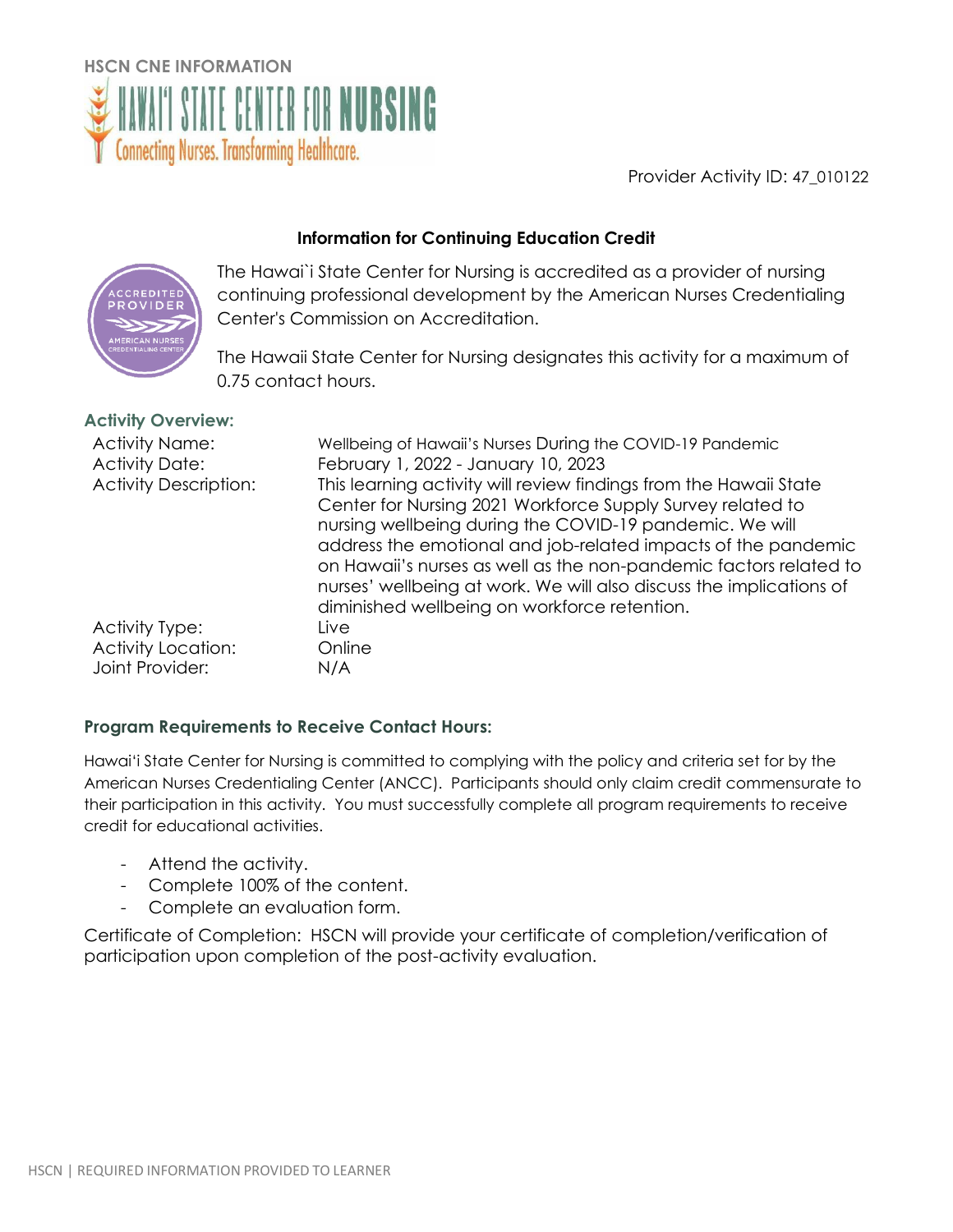### **HSCN CNE INFORMATION**

## **Learning Objectives**:

- Learners will be able to describe how the COVID-19 pandemic affected nurses' wellbeing.
- Learners will be able to list one or more differences in the wellbeing of Hawaii's nurses based on primary employment setting.
- Learners will be able to summarize how the wellbeing of Hawaii's nurses influences workforce retention.

## **Presenters/Speakers/Faculty Relationships**

| Name:              | Title, Affiliation                                       | Conflict of Interest<br>(COI) |
|--------------------|----------------------------------------------------------|-------------------------------|
| Carrie M. Oliveira | Workforce Researcher, Hawaii State Center for<br>Nursina | None                          |

### **Sponsors & Commercial Support:**

| Name or Organization: | Type of Support (In-<br>Kind or Financial) |
|-----------------------|--------------------------------------------|
| None                  |                                            |

### **Planning Committee Relationships:**

| Name:            | Title, Affiliation                         | COI  |
|------------------|--------------------------------------------|------|
| Liane Hussey     | Nurse Planner, HSCN                        | None |
| Amy Ono          | Planning Unit Administrator, HSCN          | None |
| Carrie Oliveira  | Evaluator, HSCN                            | None |
| Laura Reichhardt | Accredited Provider Program Director, HSCN | None |

#### **Activity Reviewer(s):**

| Name: | Title, Affiliation | $\cap \cap'$<br>◡◡ |
|-------|--------------------|--------------------|
| None  |                    |                    |

### **COI Disclosures**:

| Name: | Name of Commercial Interest | Nature of Relationship |
|-------|-----------------------------|------------------------|
| None  |                             |                        |

Additional Information, if applicable:

Click here to enter text.

Conflict of Interest Policy / Content Validation Policy:

As an ANCC approved provider of continuing education, The Hawai'i State Center for Nursing (HSCN) is committed to the identification and resolution of potential conflicts of interest in the planning, promotion, delivery, and evaluation of continuing education. Consistent with concepts outlined in the ANCC Primary Accreditation Provider Manual and the ANCC's Content Integrity Standards, HSCN requires all potential faculty and program planners, to disclose financial relationships with relevant commercial interests in advance. Information provided is used to determine whether participants or planners have potential conflicts of interest. If significant relationships are disclosed, HSCN assesses how those potential conflicts of interest may affect CME/CE content. HSCN requires that all conflicts of interest be resolved prior to participation in the activity. HSCN contributors have significant relationships that cannot be reconciled, HSCN reserves the right to prohibit participation if conflicts cannot be reconciled prior to activity delivery.